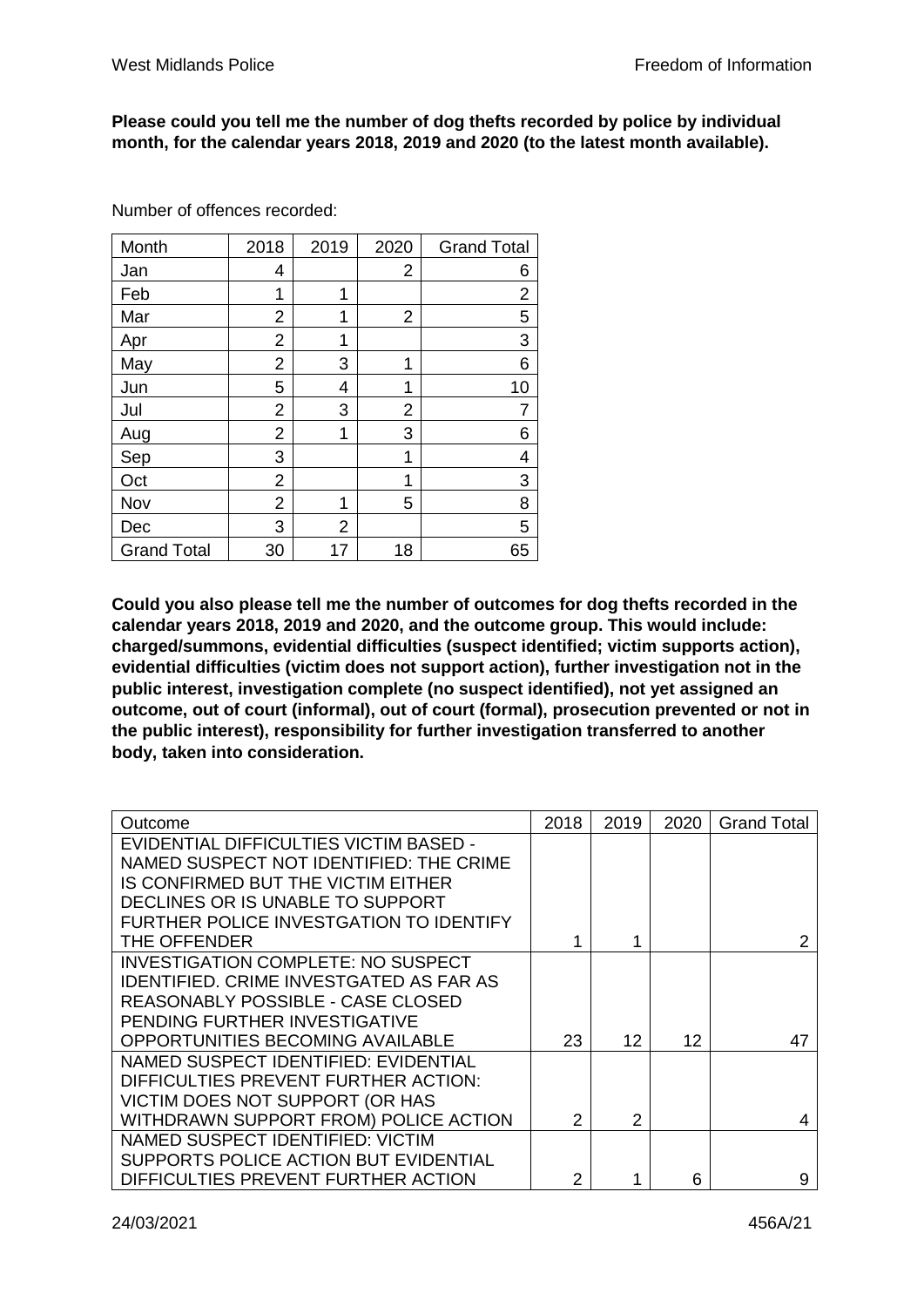| ' '<br>lank`<br>--         | -  |                          |              |          |
|----------------------------|----|--------------------------|--------------|----------|
| Grand<br><sup>-</sup> otal | 30 | $\overline{\phantom{a}}$ | $\sim$<br>ັບ | --<br>v. |

## **If available, could you also please provide a count of dog thefts by breed in each year from 2018 to 2020.**

| <b>Breed</b>                      | 2018           | 2019           | 2020 | <b>Grand Total</b> |
|-----------------------------------|----------------|----------------|------|--------------------|
| JAPANSES SHIBA DOGS ENU           | 2              |                |      | 2                  |
| A SIBERIAN HUSKY                  |                | $\mathbf 1$    |      | 1                  |
| <b>ALSATIAN / GERMAN SHEPPERD</b> |                |                | 1    | 1                  |
| <b>ALSATION</b>                   | 1              |                |      | 1                  |
| <b>AMERICAN AKITA</b>             | 1              |                |      | 1                  |
| AMERICAN BULL DOG                 |                | $\overline{2}$ |      | $\overline{2}$     |
| <b>BORDEAUX</b>                   | $\mathbf 1$    |                |      | 1                  |
| <b>BULL MASTIFF</b>               |                | 1              |      | $\mathbf 1$        |
| <b>CHIHUAHUA</b>                  | $\overline{2}$ |                |      | $\overline{2}$     |
| <b>CHIHUAHUA</b>                  |                |                | 1    | 1                  |
| <b>CHIWAWA</b>                    | 1              |                |      | 1                  |
| <b>COLLIE /STAFFIE</b>            | 1              |                |      | 1                  |
| <b>CHIHUAHUA</b>                  | 4              |                |      | 4                  |
| <b>FRENCH BULLDOG</b>             | 1              | 1              | 1    | 3                  |
| <b>FRENCH PUG CROSS</b>           |                |                | 1    | 1                  |
| <b>GERMAN SHEPARD</b>             |                | 1              |      | $\mathbf 1$        |
| <b>GERMAN SHEPERD</b>             | $\overline{2}$ |                |      | $\overline{2}$     |
| <b>GREY HOUND</b>                 |                | 1              |      | 1                  |
| <b>GREY MASTIFF MIX</b>           |                | 1              |      | 1                  |
| <b>HUSKY</b>                      | 1              | 1              |      | $\overline{2}$     |
| <b>ITALIAN MASTISS CANE CORSO</b> | $\mathbf{1}$   |                |      | 1                  |
| <b>JACK RUSSELL</b>               | $\overline{2}$ |                |      | $\overline{2}$     |
| <b>JAPANESE AKITA</b>             |                | 1              |      | 1                  |
| <b>JAPANESE AKITA ALASKA</b>      |                |                | 1    | 1                  |
| KING CHARLES SPANIEL              | $\mathbf{1}$   |                |      | 1                  |
| <b>MINI POMARANIAN</b>            | 1              |                |      | 1                  |
| <b>MIX GERMAN POINTER</b>         |                |                | 1    | 1                  |
| PRESA CANARIO                     | 1              |                |      | 1                  |
| <b>PUG</b>                        |                |                | 1    | 1                  |
| <b>PUG</b>                        |                |                | 1    | 1                  |
| <b>SIBERIAN HUSKEY</b>            |                |                | 1    | 1                  |
| <b>SPRINGER SPANIEL</b>           |                | 1              |      | 1                  |
| <b>SPROCKET</b>                   |                |                | 1    | 1                  |
| <b>STAFF</b>                      |                | 1              |      | 1                  |
| <b>STAFFIE</b>                    | $\mathbf 1$    |                |      | 1                  |
| STAFFORDSHIRE BULL TERRIER        | 3              | 1              |      | 4                  |
| STAFFORDSHIRE BULL TERRIER        |                | 1              |      | 1                  |
| STAFFORDSHIRE BULL TERRIOR        | 1              |                |      | 1                  |